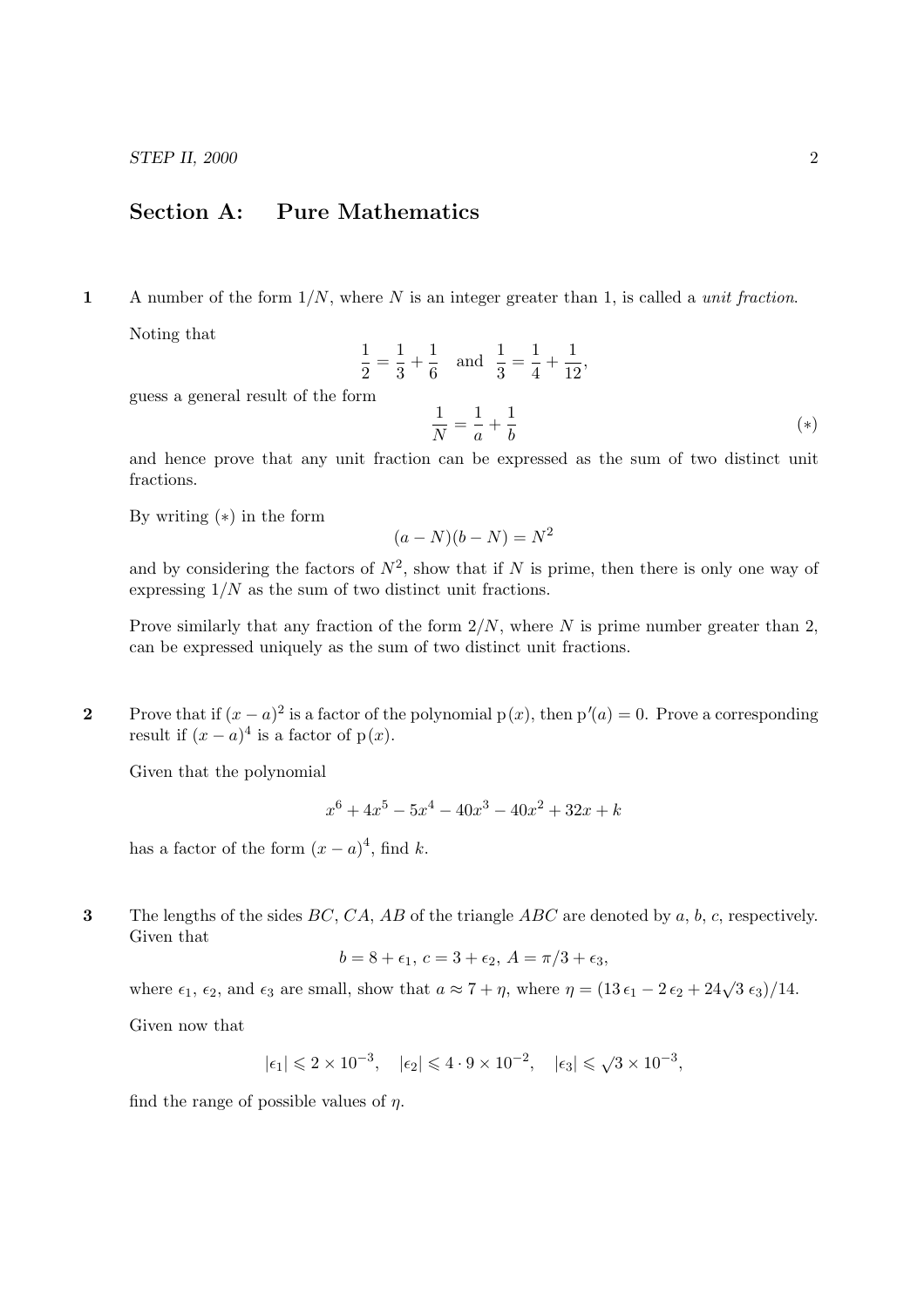4 Prove that

$$
(\cos\theta + i\sin\theta)(\cos\phi + i\sin\phi) = \cos(\theta + \phi) + i\sin(\theta + \phi)
$$

and that, for every positive integer  $n$ ,

$$
(\cos\theta + i\sin\theta)^n = \cos n\theta + i\sin n\theta.
$$

By considering  $(5 - i)^2 (1 + i)$ , or otherwise, prove that

$$
\arctan(7/17) + 2\arctan(1/5) = \pi/4.
$$

Prove also that

$$
3\arctan(1/4) + \arctan(1/20) + \arctan(1/1985) = \pi/4.
$$

[Note that  $\arctan \theta$  is another notation for  $\tan^{-1} \theta$ .]

5 It is required to approximate a given function  $f(x)$ , over the interval  $0 \le x \le 1$ , by the linear function  $\lambda x$ , where  $\lambda$  is chosen to minimise

$$
\int_0^1 (f(x) - \lambda x)^2 dx.
$$

Show that

$$
\lambda = 3 \int_0^1 x f(x) \, dx.
$$

The residual error,  $R$ , of this approximation process is such that

$$
R^2 = \int_0^1 (f(x) - \lambda x)^2 dx.
$$

Show that

$$
R^{2} = \int_{0}^{1} (f(x))^{2} dx - \frac{1}{3} \lambda^{2}.
$$

Given now that  $f(x) = \sin(\pi x/n)$ , show that (i) for large  $n, \lambda \approx \pi/n$  and (ii)  $\lim_{n\to\infty} R = 0$ . Explain why, prior to any calculation, these results are to be expected.

[You may assume that, when  $\theta$  is small,  $\sin \theta \approx \theta - \theta^3/6$  and  $\cos \theta \approx 1 - \theta^2/2$ .]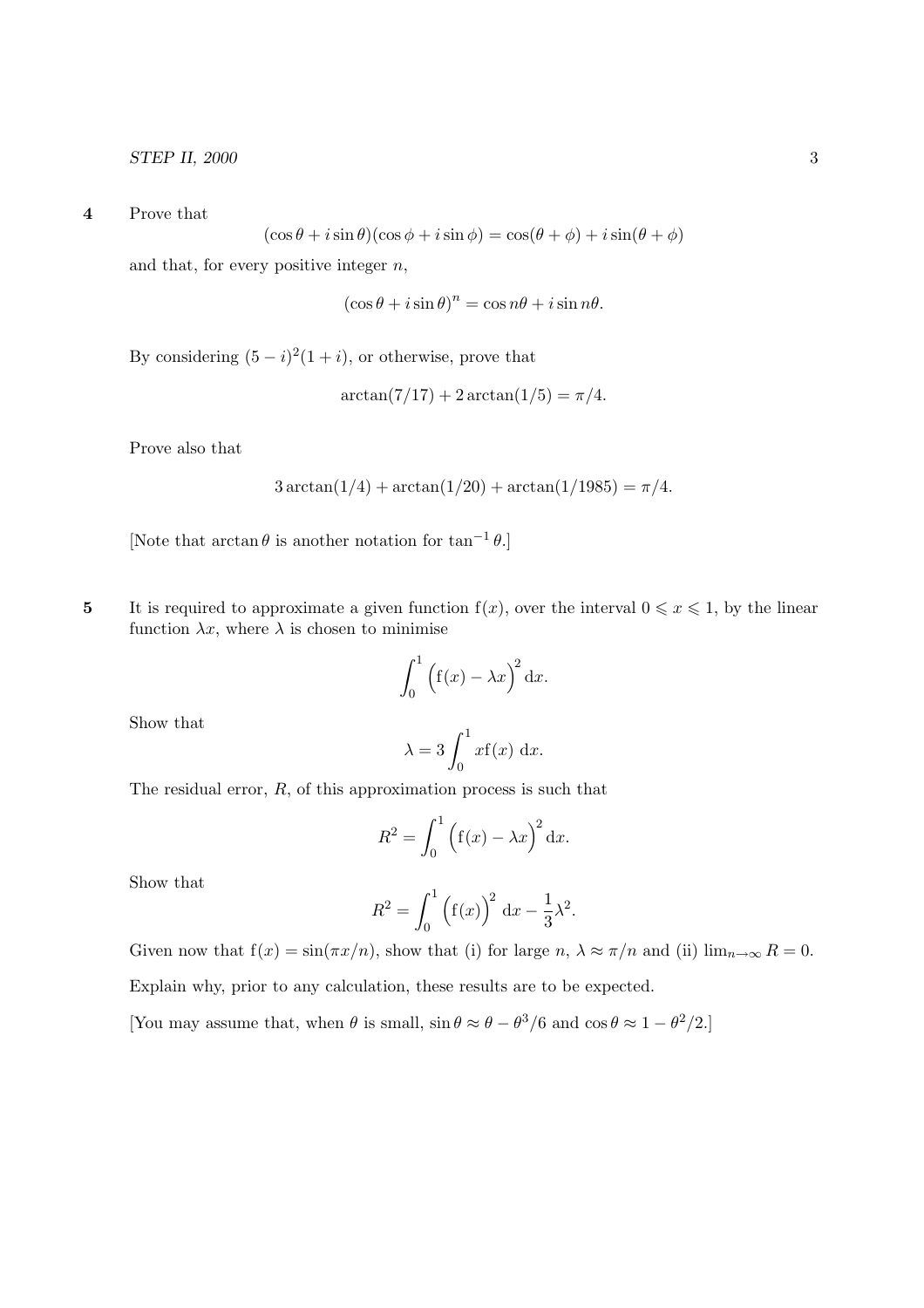STEP II, 2000 4

6 Show that

$$
\sin \theta = \frac{2t}{1+t^2}
$$
,  $\cos \theta = \frac{1-t^2}{1+t^2}$ ,  $\frac{1+\cos \theta}{\sin \theta} = \tan(\pi/2 - \theta/2)$ ,

where  $t = \tan(\theta/2)$ .

Use the substitution  $t = \tan(\theta/2)$  to show that, for  $0 < \alpha < \pi/2$ ,

$$
\int_0^{\frac{\pi}{2}} \frac{1}{1 + \cos \alpha \sin \theta} \, d\theta = \frac{\alpha}{\sin \alpha},
$$

and deduce a similar result for

$$
\int_0^{\frac{\pi}{2}} \frac{1}{1 + \sin \alpha \cos \theta} \, d\theta.
$$

**7** The line l has vector equation  $\mathbf{r} = \lambda \mathbf{s}$ , where

$$
\mathbf{s} = (\cos \theta + \sqrt{3}) \mathbf{i} + (\sqrt{2} \sin \theta) \mathbf{j} + (\cos \theta - \sqrt{3}) \mathbf{k}
$$

and  $\lambda$  is a scalar parameter. Find an expression for the angle between l and the line  $\mathbf{r} = \mu(a\,\mathbf{i} + b\,\mathbf{j} + c\,\mathbf{k})$ . Show that there is a line m through the origin such that, whatever the value of  $\theta$ , the acute angle between l and m is  $\pi/6$ .

A plane has equation  $x - z = 4\sqrt{3}$ . The line l meets this plane at P. Show that, as  $\theta$  varies, P describes a circle, with its centre on m. Find the radius of this circle.

#### 8 (i) Let  $y$  be the solution of the differential equation

$$
\frac{dy}{dx} + 4x e^{-x^2} (y+3)^{\frac{1}{2}} = 0 \t (x \ge 0),
$$

that satisfies the condition  $y = 6$  when  $x = 0$ . Find y in terms of x and show that  $y \to 1$ as  $x \to \infty$ .

(ii) Let  $y$  be any solution of the differential equation

$$
\frac{dy}{dx} - x e^{6x^2} (y+3)^{1-k} = 0 \t (x \ge 0).
$$

Find a value of k such that, as  $x \to \infty$ ,  $e^{-3x^2}y$  tends to a finite non-zero limit, which you should determine.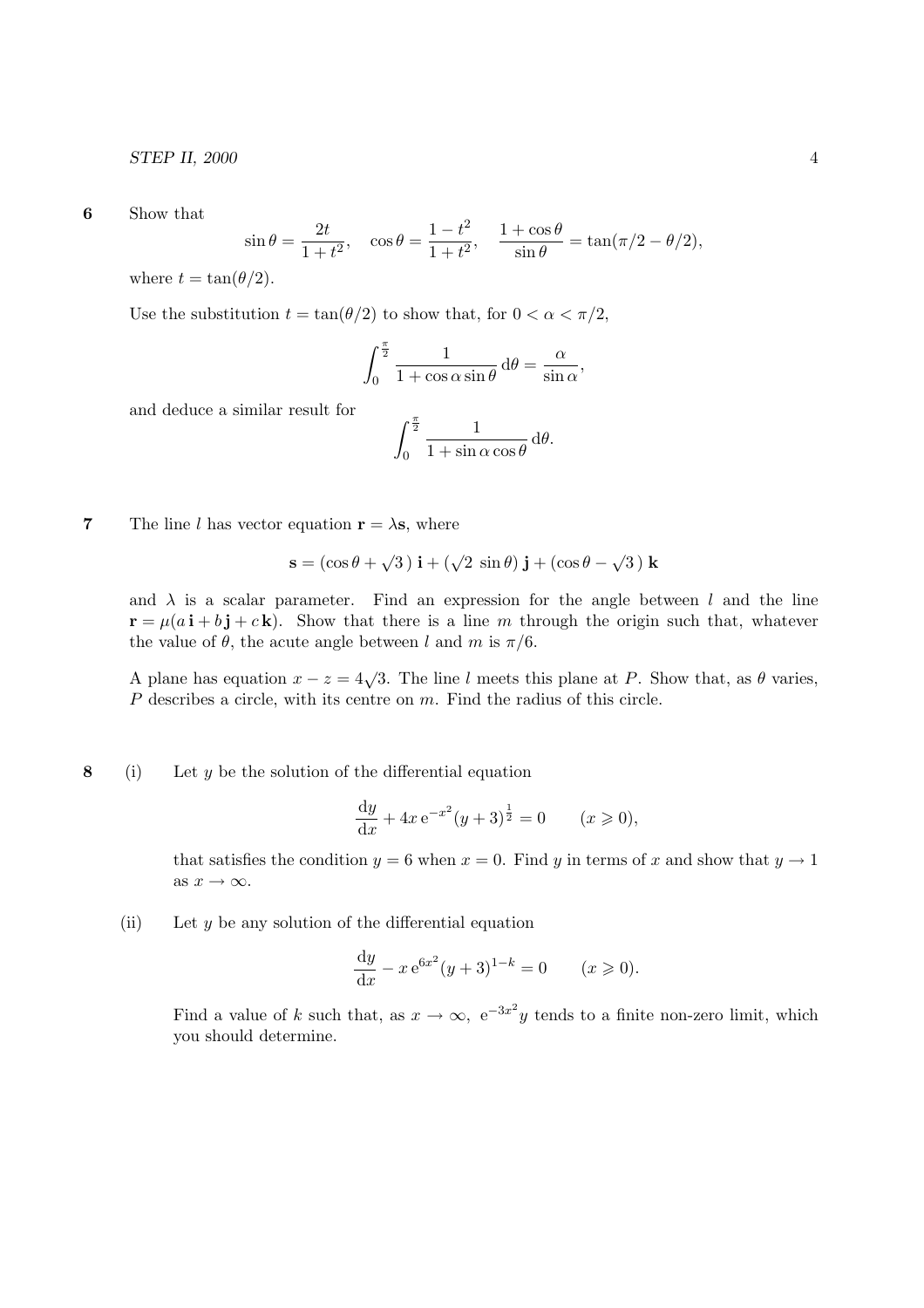## Section B: Mechanics

9 In an aerobatics display, Jane and Karen jump from a great height and go through a period of free fall before opening their parachutes. While in free fall at speed  $v$ , Jane experiences air resistance kv per unit mass but Karen, who spread-eagles, experiences air resistance  $kv + (2k^2/g)v^2$  per unit mass. Show that Jane's speed can never reach  $g/k$ . Obtain the corresponding result for Karen.

Jane opens her parachute when her speed is  $q/(3k)$ . Show that she has then been in free fall for time  $k^{-1} \ln(3/2)$ .

Karen also opens her parachute when her speed is  $g/(3k)$ . Find the time she has then been in free fall.

10 A long light inextensible string passes over a fixed smooth light pulley. A particle of mass 4 kg is attached to one end A of this string and the other end is attached to a second smooth light pulley. A long light inextensible string BC passes over the second pulley and has a particle of mass 2 kg attached at  $B$  and a particle of mass of 1 kg attached at  $C$ . The system is held in equilibrium in a vertical plane. The string  $BC$  is then released from rest. Find the accelerations of the two moving particles.

After  $T$  seconds, the end  $A$  is released so that all three particles are now moving in a vertical plane. Find the accelerations of A, B and C in this second phase of the motion. Find also, in terms of g and T, the speed of A when B has moved through a total distance of  $0.6gT^2$  metres.

11 The string AP has a natural length of 1.5 metres and modulus of elasticity equal to 5g newtons. The end  $\tilde{A}$  is attached to the ceiling of a room of height 2.5 metres and a particle of mass  $0.5$  kg is attached to the end P. The end P is released from rest at a point  $0.5$  metres above the floor and vertically below A. Show that the string becomes slack, but that  $P$  does not reach the ceiling.

Show also that while the string is in tension, P executes simple harmonic motion, and that the time in seconds that elapses from the instant when  $P$  is released to the instant when  $P$ first returns to its original position is

$$
\left(\frac{8}{3g}\right)^{\!\!\frac{1}{2}} + \left(\frac{3}{5g}\right)^{\!\!\frac{1}{2}} \Big(\pi - \arccos(3/7)\Big).
$$

[Note that  $\arccos x$  is another notation for  $\cos^{-1} x$ .]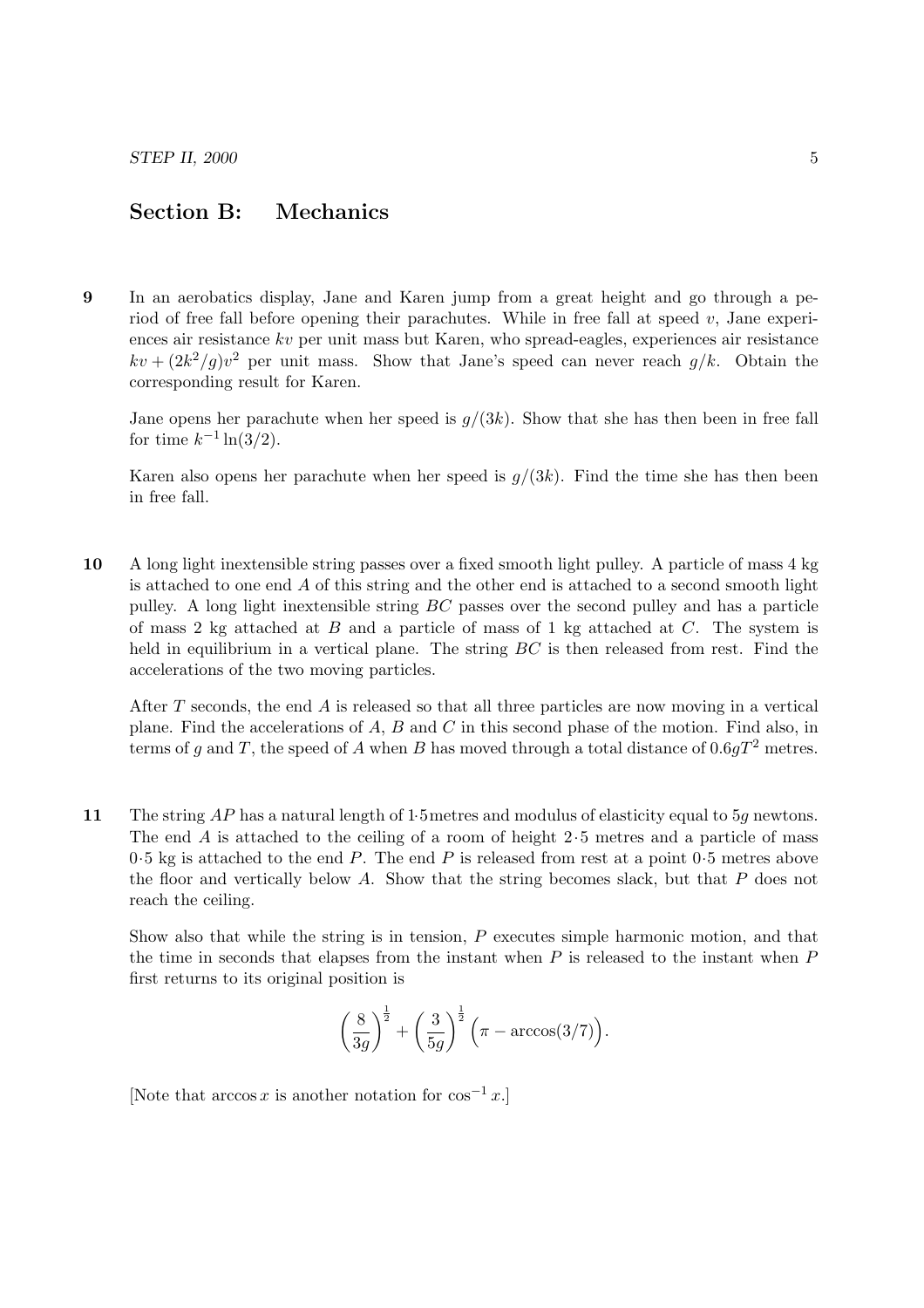### Section C: Probability and Statistics

12 Tabulated values of  $\Phi(\cdot)$ , the cumulative distribution function of a standard normal variable, should not be used in this question.

Henry the commuter lives in Cambridge and his working day starts at his office in London at 0900. He catches the 0715 train to King's Cross with probability  $p$ , or the 0720 to Liverpool Street with probability  $1 - p$ . Measured in minutes, journey times for the first train are  $N(55, 25)$  and for the second are  $N(65, 16)$ . Journey times from King's Cross and Liverpool Street to his office are  $N(30, 144)$  and  $N(25, 9)$ , respectively. Show that Henry is more likely to be late for work if he catches the first train.

Henry makes M journeys, where M is large. Writing A for  $1 - \Phi(20/13)$  and B for  $1 - \Phi(2)$ , find, in terms of  $A, B, M$  and  $p$ , the expected number,  $L$ , of times that Henry will be late and show that for all possible values of  $p$ ,

$$
BM \leqslant L \leqslant AM.
$$

Henry noted that in 3/5 of the occasions when he was late, he had caught the King's Cross train. Obtain an estimate of p in terms of A and B.

[A random variable is said to be N  $(\mu, \sigma^2)$ if it has a normal distribution with mean  $\mu$  and variance  $\sigma^2$ .